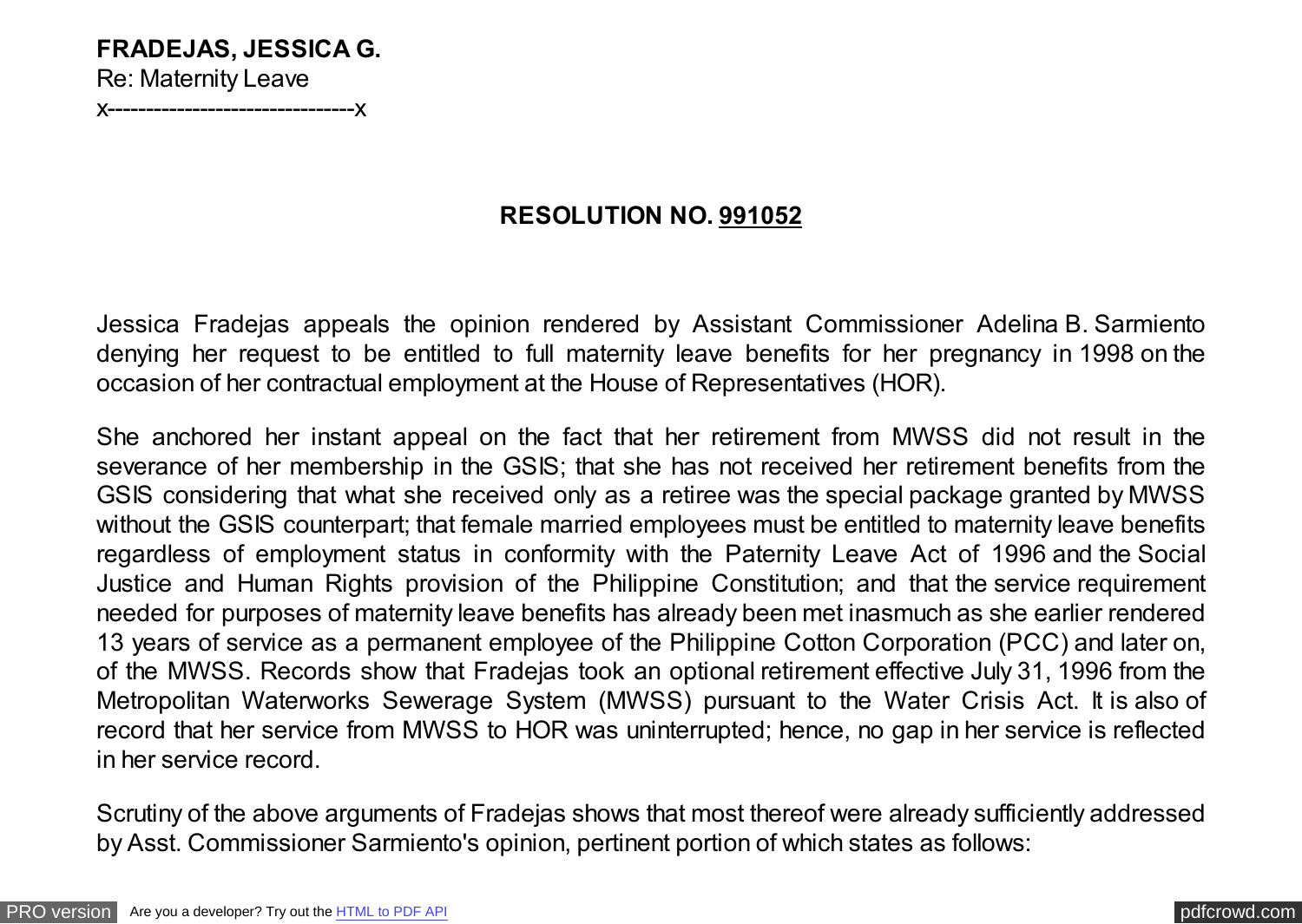*"Please be informed that a permanent married female employee's right to maternity leave ceases upon her separation from the service, if her right thereto has not yet accrued (i.e., being pregnant days before actual separation from the separation). In your case, you severed your connection with the government when you voluntarily retired from MWSS. The implication of this is that when you rejoined government, you had to be considered as a newly-hired employee. This means that your leave credits will start from zero inasmuch as the number of years service you rendered had been obliterated by your resignation and the fact that you, we presume, already received your terminal leave benefits."* (underscoring supplied*)*

*"As earlier mentioned, you returned to government service under a contractual status of appointment. In this regard, we call your attention to Section 12 of Rule XVI, Omnibus Rules Implementing Book V of EO 292, as follows."*

*"Married women in the government service who have rendered two (2) years or more of continuous service shall, in addition to the vacation and sick leave granted to them, be entitled to Maternity Leave of sixty (60) days with full pay". (underscoring supplied)*

*"From this provision, the pertinent elements that must be existing before one becomes entitled to full maternity leave benefits are the following:"*

*\* the employee is entitled under the law to vacation and sick leave*

*benefits*

*\* the employee rendered two years or more of continuous service*

*"It is clear from the above provision that only those earning vacation and sick leaves are entitled to maternity leave. Hence, the question now is whether or not a contractual employee is entitled to VL/SL"*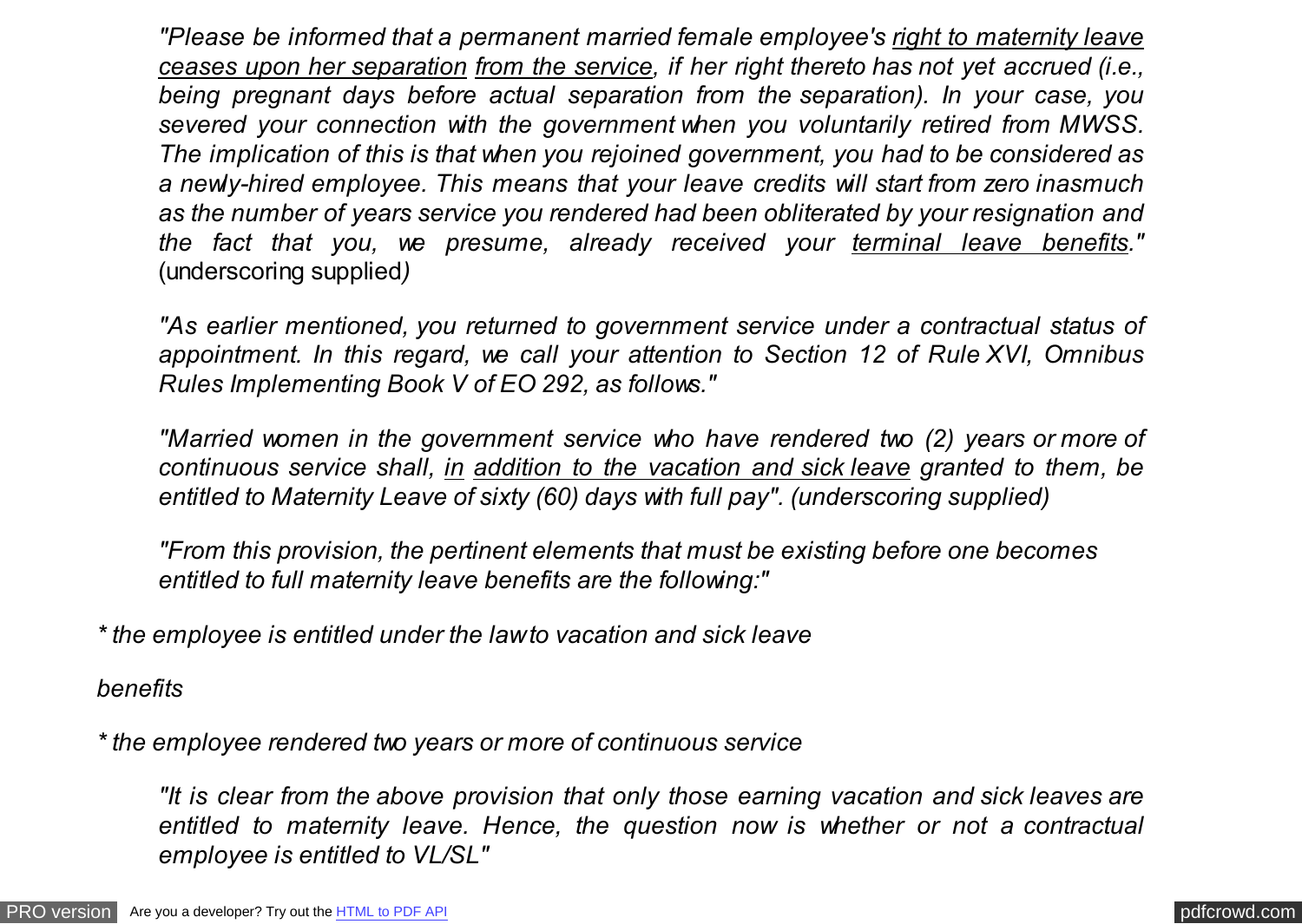*"In CSC Resolution No. 77-600, the Commission anwered this question in the negative, saying that contractual employees are not entitled to leave privileges. A copy of said resolution is attached for your reference."*

*"Thus, should you thereafter be appointed in a permanent capacity, we hold the view that still you have to wait for two (2) years from the date of your appointment to be entitled to full maternity benefits notwithstanding your purported continuous service (no gap from MWSS to the House) and the fact of your many years of government service prior to your retirement. Both factors are non-issues in this particular case."*

Fradejas contends that her continued GSIS membership and non-receipt of retirement benefits when she optionally retired from MWSS can lead the way to her entitlement to maternity leave benefits. On the other hand, it must be emphasized that the abovequoted last sentence, first paragraph of Assistant Commissioner Sarmientos's opinion speaks of terminal leave and nowhere in the same opinion is GSIS membership ever mentioned as a bar to maternity leave benefit entitlement. It must be emphasized that retirement benefits and terminal leave benefits are of two different nature and character of employee benefits. The latter is relevant to the issue but the former is not.

Terminal leave is applied for by an employee who intends to sever or has actually severed his official connection or relationship with her employer. In so doing, all the employees's accrued leave credits without limitation and regardless of the period when such leave was earned must be commuted and the corresponding money value thereof be paid to the separated employee in the form of terminal leave benefits. Once the official connection with the agency is terminated, all the prerogatives arising from such employment must likewise necessarily cease and one of them is entitlement to maternity leave benefits. Indeed, voluntary retirement as a valid mode of severance of official connections is tantamount to a renunciation of employees's right to hold on to the office as well as the office's attendant responsibilities, privileges and benefits.

The fact that Fradejas was hired at the House of Representatives the day following her optional retirement from MWSS is of no moment. Section 12, Rule XVI of the Omnibus Civil Service Rules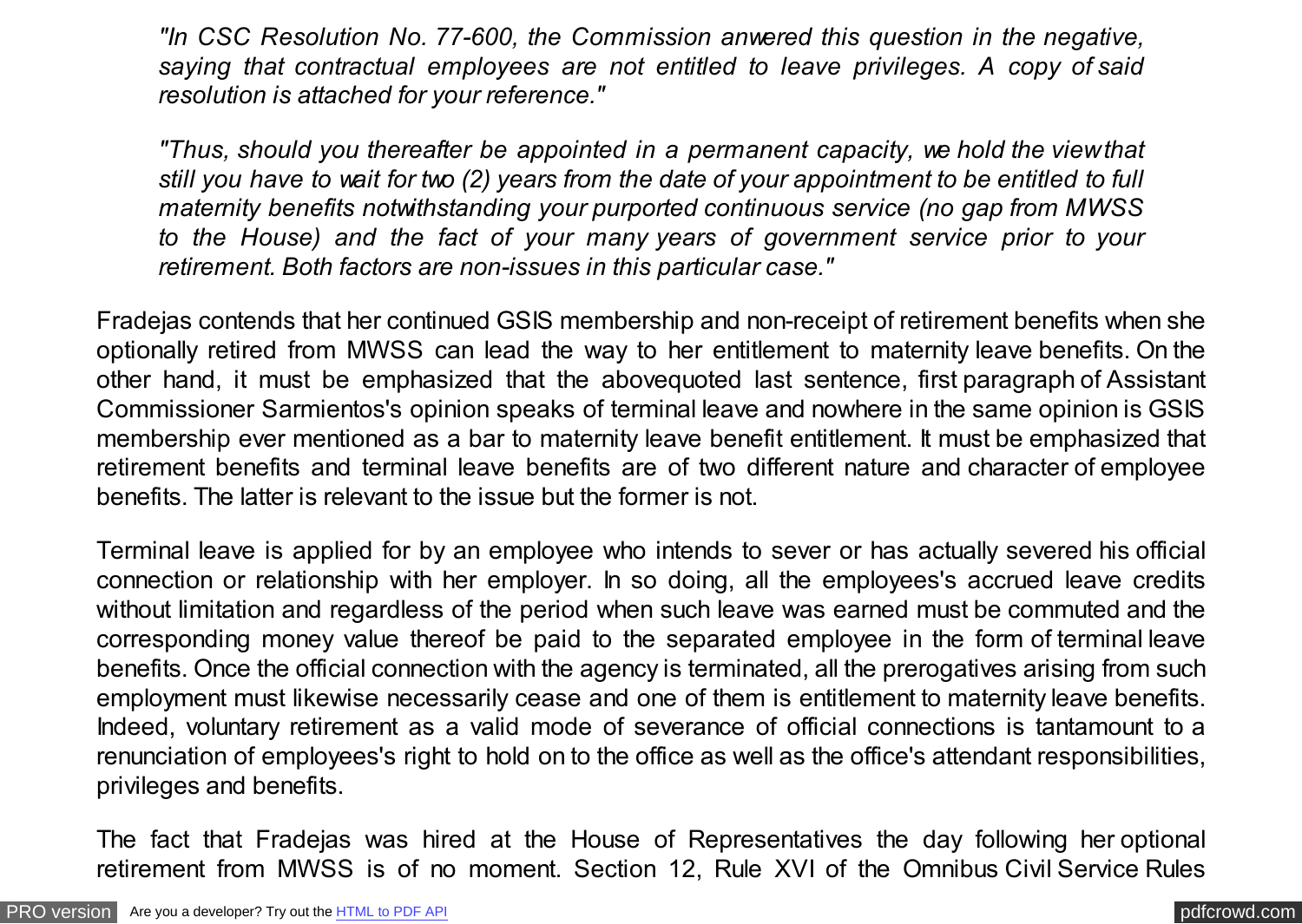provides that only married women employees who have rendered an aggregate of two (2) or more years of service shall be entitled to full maternity leave benefits. As it is, Fradejas, in the eyes of the Civil Service Law and Rules is a new employee who has yet to comply with the two years service requirement. It must be made clear, however, that a permanent employee who has rendered less than two (2) years of service is also entitled not to full maternity leave benefits but to an amount corresponding to her length of service. But one delivers her child at the time her employment is on contractual basis, no matter for how long, is definitely not entitled to maternity leave benefits. Further, the Paternity Leave Act of 1996, under which married male employees regardless of appointment status become entitled to 7-day leave, does not have a parallel law, rule, or policy for married female contractual employees.

WHEREFORE, the appeal of Jessica G. Fradejas is denied. Assistant Commissioner Adelina B. Sarmiento's opinion stating that Fradejas is not entitled to maternity leave benefits is hereby affirmed.

Quezon City; MAY 21 1999

## **CORAZON ALMA G. DE LEON** Chairman

**THELMA P. GAMINDE JOSE F. ERESTAIN, JR.** Commissioner Commissioner

Attested by: